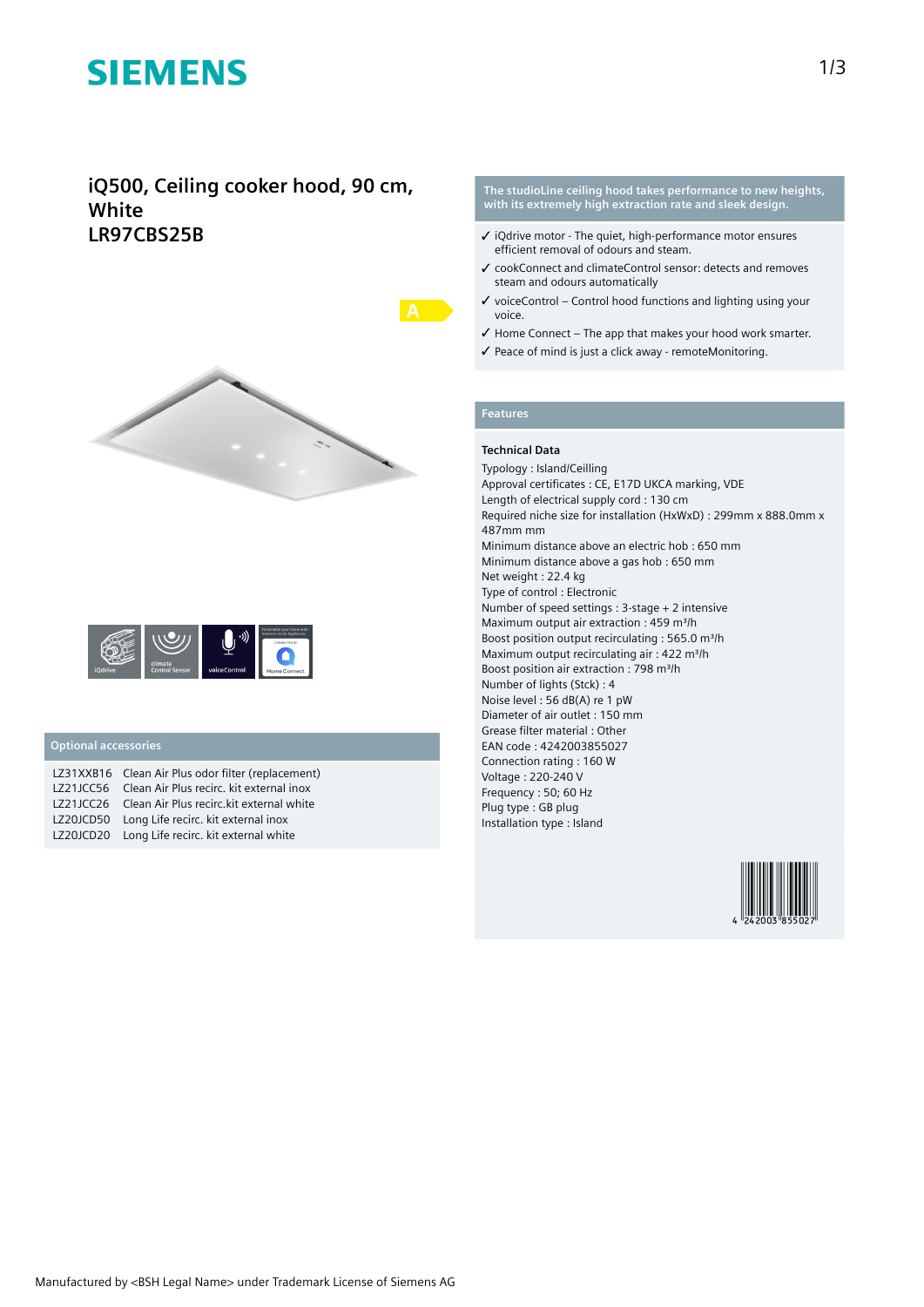# **SIEMENS**

### **iQ500, Ceiling cooker hood, 90 cm, White LR97CBS25B**

#### **Features**

#### **Key performance features:**

- Energy Efficiency Class: A (at a range of energy efficiency classes from  $A_{+++}$  to D)
- Extraction rate according to EN 61591 ø 15 cm:
- max. Normal use458m³/h
- Intensive798 m³/h
- Noise max. Normal Level: Noise, max. speed in normal us: 56 dB dB\*

#### **Home Connect: Remote Monitoring and Control**

- Home Connect: Remote Monitoring and Control for connected home appliances and operation via smartphone or tablet (only in countries where Home Connect service is available)
- The Home Connect functionality can be extended by integrating numerous applications from external cooperation partners (partnerships)
- Voice Control enabled via popular voice assistants (only in countries where this service is available)
- Adjustable color temperature (2.700 K 5.000 K) for adaption to the room lighting available via Home Connect
- Interval function: available via Home Connect
- Silence function: available via Home Connect

#### **Features**

- climateControl sensor
- cookConnect hob based hood control
- Fully automatic hood
- 3 power levels and 2 intensive settings
- Automatic intensive revert (6mins)
- softLight with dimmer function
- 4 x 3W LED lights
- Interval operation
- Efficient BLDC motor
- Twin channel high performance fan motor
- Automatic after running (Automatic after running (10 minutes))
- Grease and charcoal filter saturation indicators
- 2 x metal grease filter cassettes
- Glass filter cover, Steel filter cover
- Infrared remote control
- Rim ventilation
- Easy to clean inner frame

### **Design**

- White
- Installation: Ceiling
- Rotatable motor: possible to position the air outlet on all four sides
- Electronic control

#### **Performance/technical information**

- Suitable for ducted and re-circulating operation
- For recirculated extraction a recirculating kit or a CleanAir
- recurculation kit (accessory) is needed
- Max. extraction rate: 798 m3/h
- Noise level according to EN 60704-3 and EN 60704-2-13 exhaust air:
- Max. normal use:56dB(A) re 1 pW
- Intensive:68 dB(A) re 1 pW
- With the Clean Air Plus recirculation kit (available as optional accessory) your appliances reaches:
- Extraction rate in recirculation mode: Max. normal use:422m³/h
- Intensive:565m³/h
- Noise level in recirculation mode with Clean Air Plus odor filter : Max. normal use:63dB(A) re 1 pW
- Intensive:69dB(A) re 1 pW
- ● Power rating: 160 W
- Light Intensity: 726 lux
- Electrical cable length 1.3 m
- Diameter pipe Ø 150 mm (Ø 150 mm enclosed)
- Dimensions exhaust air (HxWxD): 300-300 x 900 x 500 mm
- Dimensions recirculating, chimney (HxWxD): 300-300 x 900 x 500mm
- ●
- Blower Efficiency Class: A\*
- Lighting Efficiency Class: A\* ● Grease Filtering Efficiency Class: E\*
- 
- Average Energy Consumption: 34.7 kWh/year\*

#### **Optional accessories**

- Recirculating kit HZG9AS00S
- *\* In accordance with the EU-Regulation No 65/2014*
- 
-